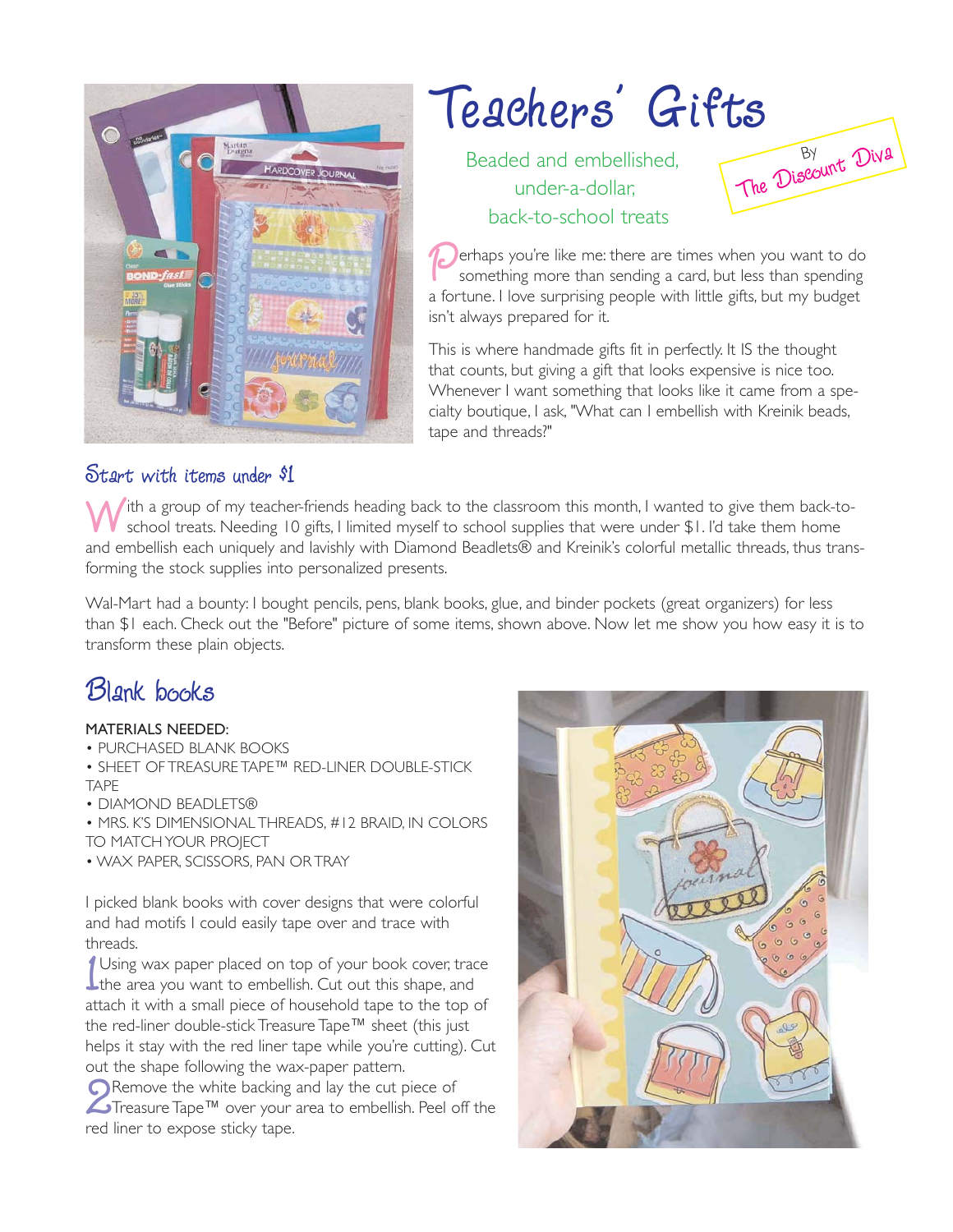

**3**In this sample, I laid Mrs. K's #12 Braid in 005 Black along the bottom of the purse image, following the squiggly  $\bullet$  lines, and around the border of the purse. Then I used 002HL Gold Hi Lustre to trace the handles. lines, and around the border of the purse.Then I used 002HL Gold Hi Lustre to trace the handles. Press the thread as you go, making sure it adheres to the tape. Continue embellishing as you'd like with Mrs. K's Dimensional Threads.

4Lay the book in a pan or tray, then cover with Diamond Beadlets®. Swirl your fingertips on the tape area to I make sure it's covered with beads.

**FRemove from the pan and tap the side of your book to dislodge any loose beads.** 



## Another example

*Here's another blank book embellished with Kreinik beads, tape and Mrs. K's thread.*

#### *MATERIALS USED:*

*• FIRST BAR: Kreinik Facets™ in light blue, 1/8" Ribbon in 100 white, #12 braid 045 confetti gold, 1-inch Treasure Tape™ red-liner double-stick tape, Diamond Beadlets®*

*• SECOND BAR: #12 braid in 003 red, 012 purple, 091 star yellow, 029 turquoise, sheet of Treasure Tape™ cut to size, Diamond Beadlets®*

*• THIRD BAR: #12 braid in 003 red, 1 inch Treasure Tape™, Diamond Beadlets®*